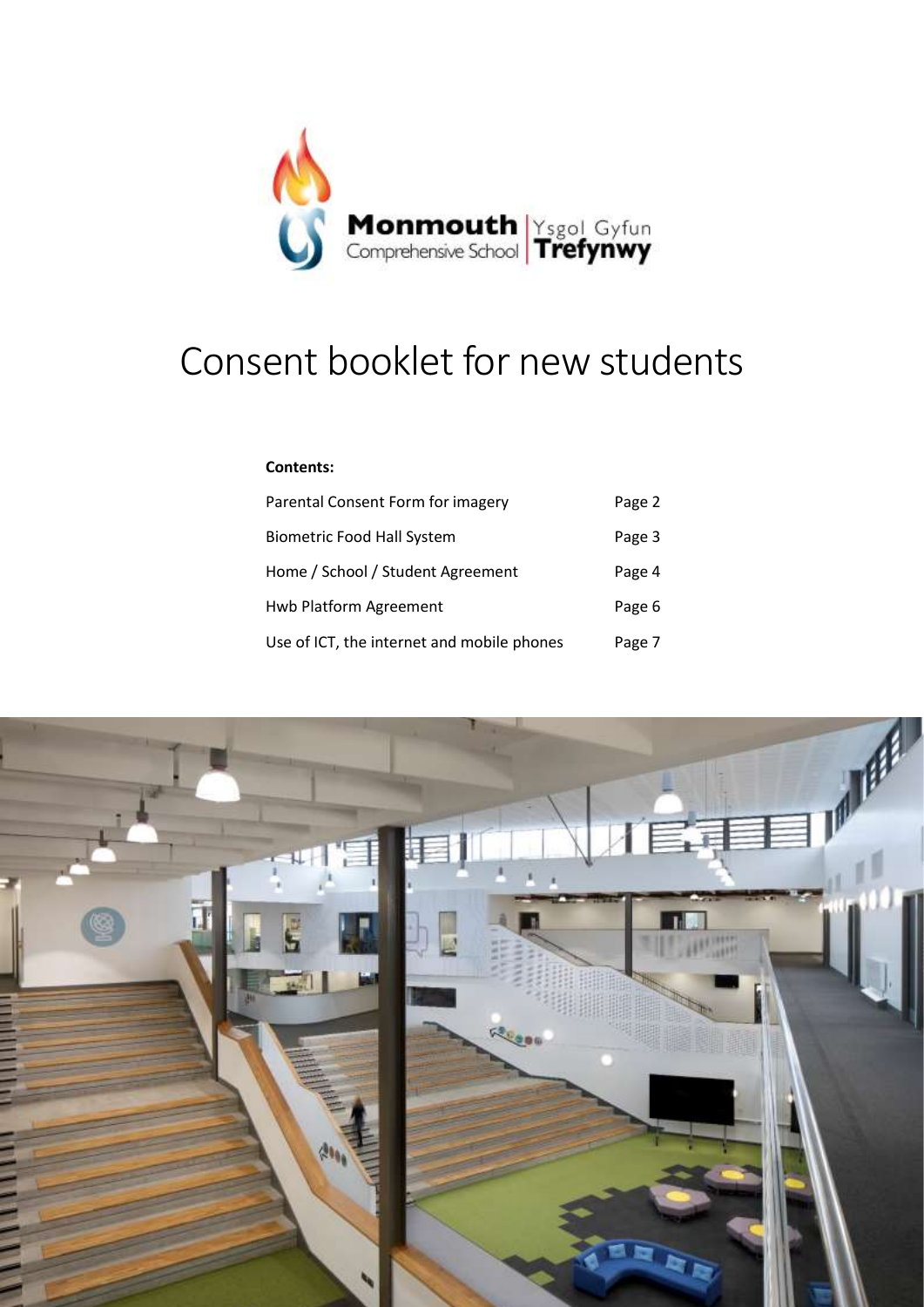## Parental Consent Form for imagery

Occasionally, we may take photographs of our students. We may use these images in our prospectus or in other printed publications that we produce, as well as on our website or on our social media or project display boards at our School. We may also make video recordings for monitoring or other educational use.

From time to time, our School may be visited by the media who will take photographs or film footage of a visiting dignitary or other high profile event. Pupils will often appear in these images, which may appear in local or national newspapers, online or on televised news programmes.

From time to time, parents/carers will be invited to the School to various activities and events, such as award ceremonies, drama productions, etc. at which parents/carers/others (who have obtained permission) may wish to take photographs/ video recordings.

To comply with the Data Protection Act 2018, we need your permission before we can photograph or make any recordings of your child for promotional purposes.

Please note that websites and social media can be viewed throughout the world and not just in the United Kingdom where UK law applies.

It is important that you note the conditions for use of these photographs below.

#### **Conditions of Use**

- 1. This consent is valid for the period of time your child attends this School.
- 2. (You may, at any time, change your mind by contacting the school.)
- 3. We may re-use photographs or recordings after your child leaves this School.
- 4. We will not include personal e-mail or postal addresses, or telephone or fax numbers on video, on our website, in our prospectus or in other printed publications.
- 5. We may use group or class photographs or footage with very general labels, such as "a science lesson" or "rugby practice".
- 6. We will only use images of children/young people who are suitably dressed, to reduce the risk of such images being used inappropriately.
- 7. Photographs include those taken of sporting achievements/membership of sporting or other teams or clubs/records of academic achievement/charity events/school trips/Yearbook entries/Councils.
- 8. If permission has been refused, it is the responsibility of the parent/guardian to advise their child/children that they must not participate in any school photograph. This will also include any of the of the above achievement photographs.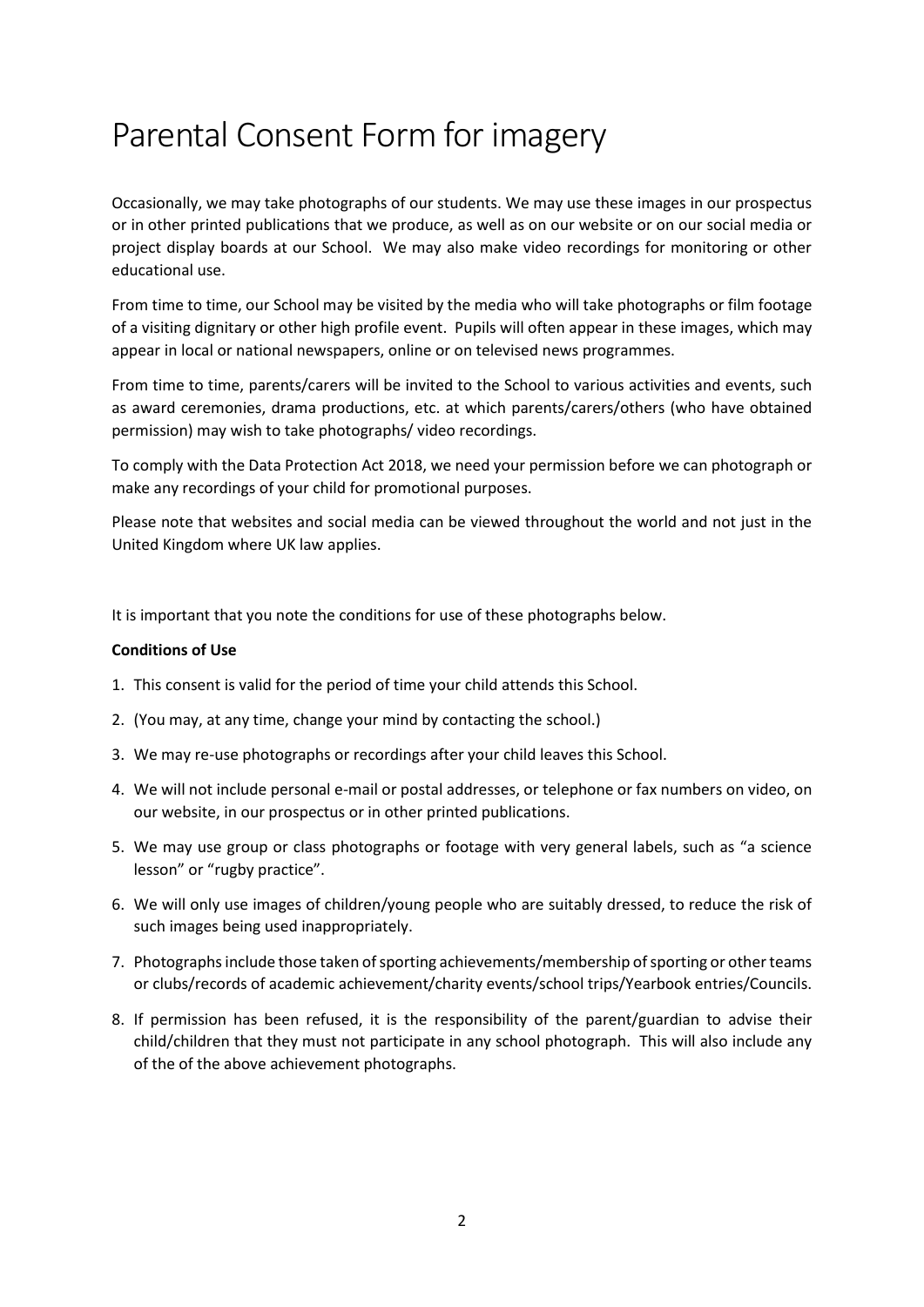## Biometric system

Please click the admission/consent form if you consent to your child using the biometric systems at Monmouth Comprehensive School for current or future use of cashless catering, library management, printing, door access, lockers, and e-registration systems until he/she leaves the school.

Once your child ceases to use the biometric recognition system, his/her biometric information will be securely and permanently deleted by the School.

Parents and carers can withdraw this consent at any time in writing.

#### **Important notes for parents and carers**

Biometric information is information about someone's physical or behavioural characteristics that can be used to identify them. There are many possible biometrics, including for example, a digital photograph, fingerprint, or hand shapes. As part of our identity management systems, we currently record a biometric measurement taken from a finger, but not a fingerprint image. The information is stored in a highly secure database and is only used by the school to confirm who is using a range of services. In future we may use other biometric services where appropriate.

Our chosen solution allows us to use a secure database holding biometric data for use with a range of services. This means we store the least amount of data possible. This reduces the risk of loss of data.

The data that is held cannot be used by any other agency for any other purpose.

The school will not use the biometric information for any purpose other than that stated above. The school will store the biometric information collected securely in compliance with the Data Protection Act 2018. The school will not share this information with anyone else and will not unlawfully disclose it to any other person.

Current Legislation – The Protection of Freedoms Act 2012

This legislation requires schools to:

- inform parents about the use of the biometric systems in the school and explain what applications use biometrics;
- receive written permission from one parent if the school is to continue processing biometrics for their child;
- allow children to choose an alternative way of being identified if they wish.

Children under 18 who do not have permission will not be able to use existing or new biometrics when using services in the school.

If you do not wish your child to use the biometric system or your child chooses to use an alternative form of identification we will provide reasonable alternative arrangements that allow them to access current and future services.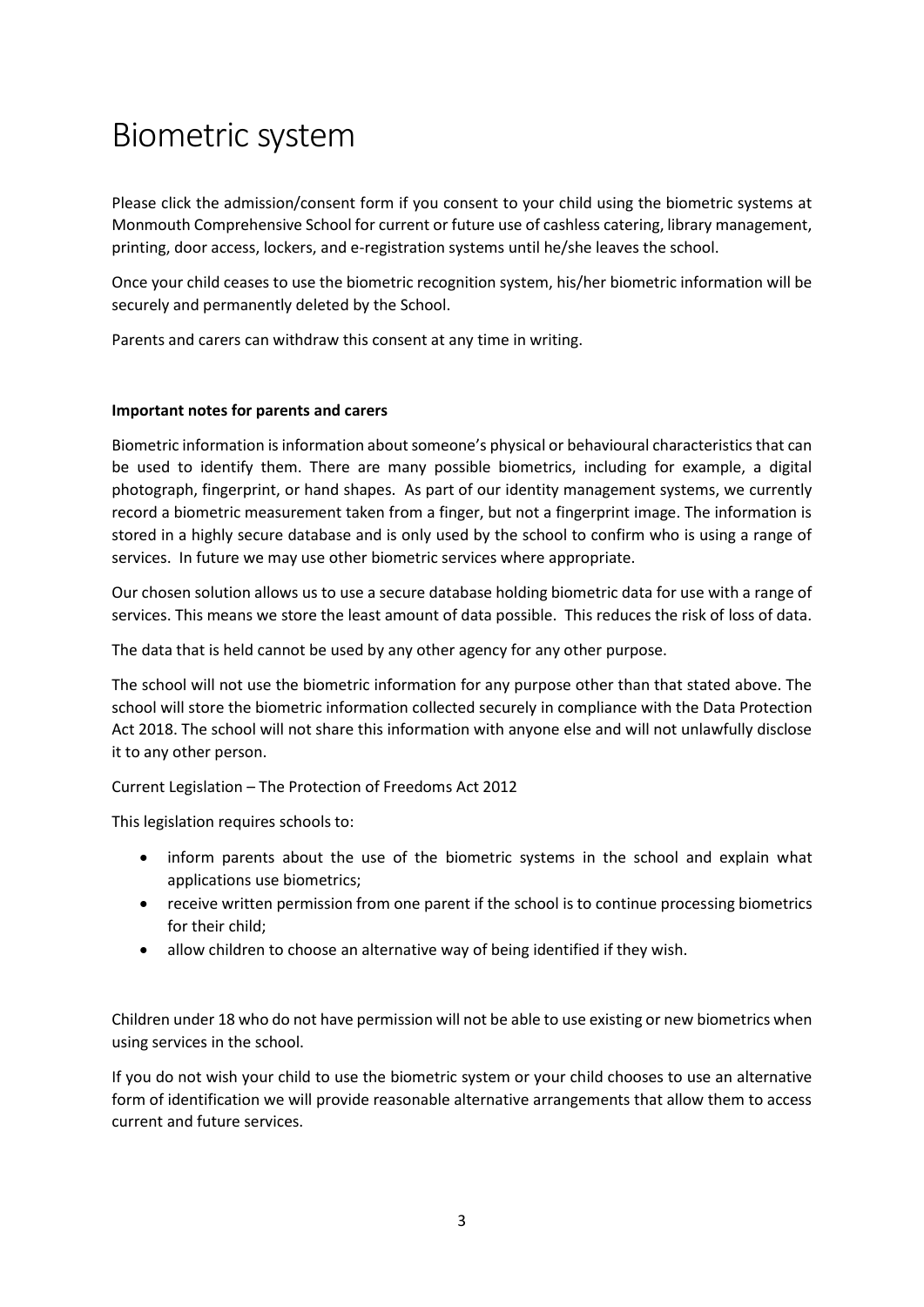# Home School Agreement

By clicking the admissions/consent form to confirm this agreement, we commit to forging an effective partnership between school and home that will benefit all students, with each of us clearly understanding what is expected.

#### **As staff of Monmouth Comprehensive School, we will:**

Fulfil the aims of the School, in particular to:

- Provide a curriculum that meets the needs of all students, enabling them to develop their knowledge and skills to their maximum potential.
- Promote high standards of work and behaviour and build on students' natural curiosity, initiative and talents.
- Set appropriate homework with clear guidance and a realistic timescale for completion.
- Care for the safety and wellbeing of all students.
- Listen to concerns and complaints and respond to them sensitively.
- Keep students and parents informed about school life and individual student progress.
- Have high expectations of ourselves and students, acting as appropriate role models, treating students and each other with fairness, courtesy and consideration on the principle of Work Hard, Be Kind.

#### **As a parent or carer, I will:**

- Ensure that my child attends school regularly and on time.
- Support my child to be fully equipped and with the correct uniform.
- Notify the school immediately of unavoidable absence.
- Let the school know of any problems or concerns that might affect my child at school.
- Take an active and supportive interest in my child's learning and progress, including homework.
- Attend parents' evenings and any other specially arranged meetings to discuss my child's progress.
- Respond to communications from the School and take an interest in appropriate special events.
- Encourage my child to take advantage of opportunities offered, both educational and extracurricular.
- Support the policies and authority of the School and actively encourage my child to do the same.

#### **As a student at Monmouth Comprehensive School, I will:**

- Attend regularly and on time, bringing all the books, equipment and kit I need.
- Wear correct school uniform and be tidy in my appearance.
- Act as an ambassador for the School on and off the campus.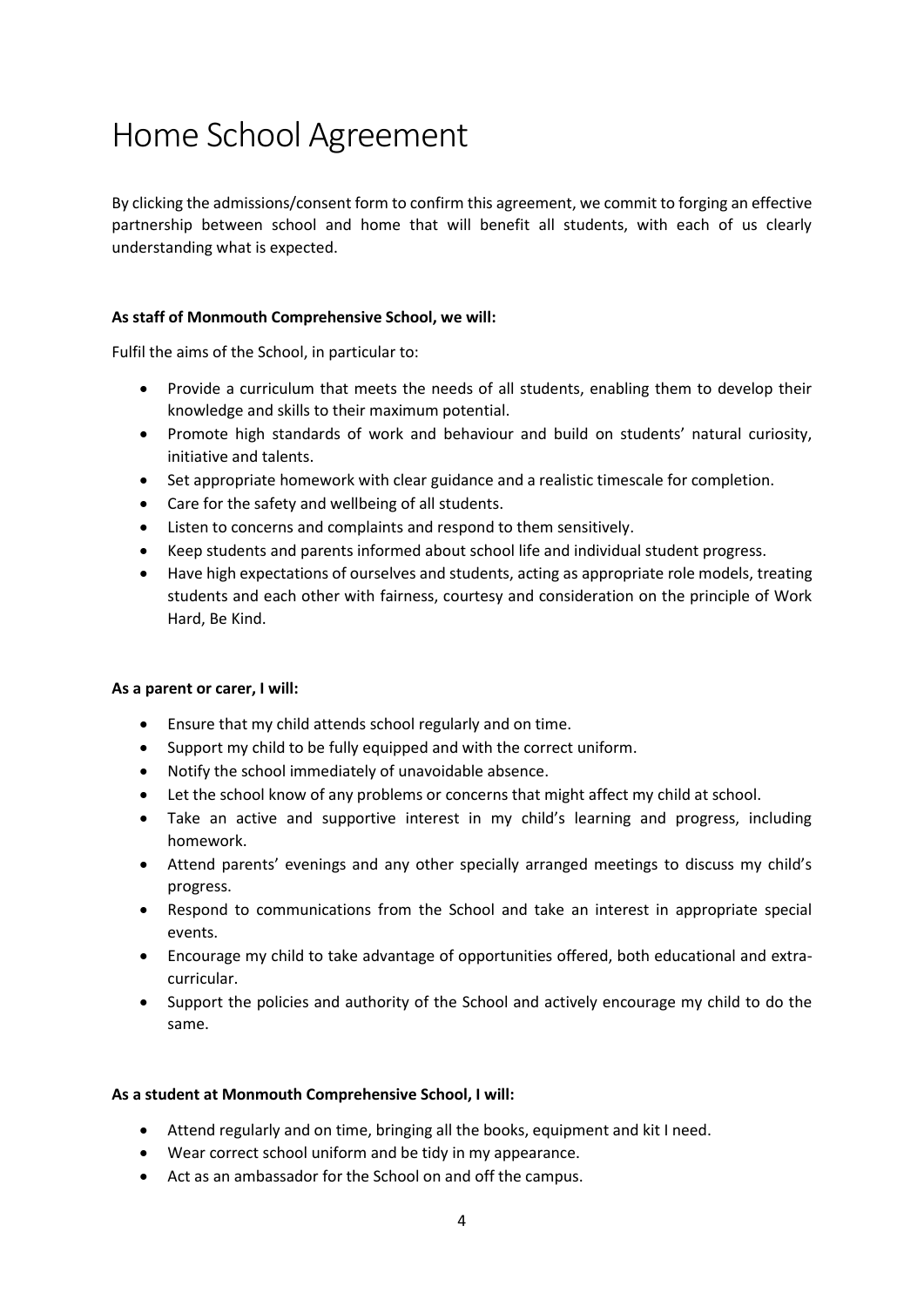- Complete classwork and homework on time and to the best of my ability; seeking help if I need it.
- Listen attentively and respect learning needs of others.
- Take advantage of opportunities offered, both educational and extra-curricular.
- Behave with common sense, consideration and courtesy.
- Report any form of verbal or physical bullying.
- Take care of school buildings and equipment, helping to keep the environment attractive and free of litter. Respect the property of others.
- Conduct myself according to the School Values and the principle of Work Hard, Be Kind.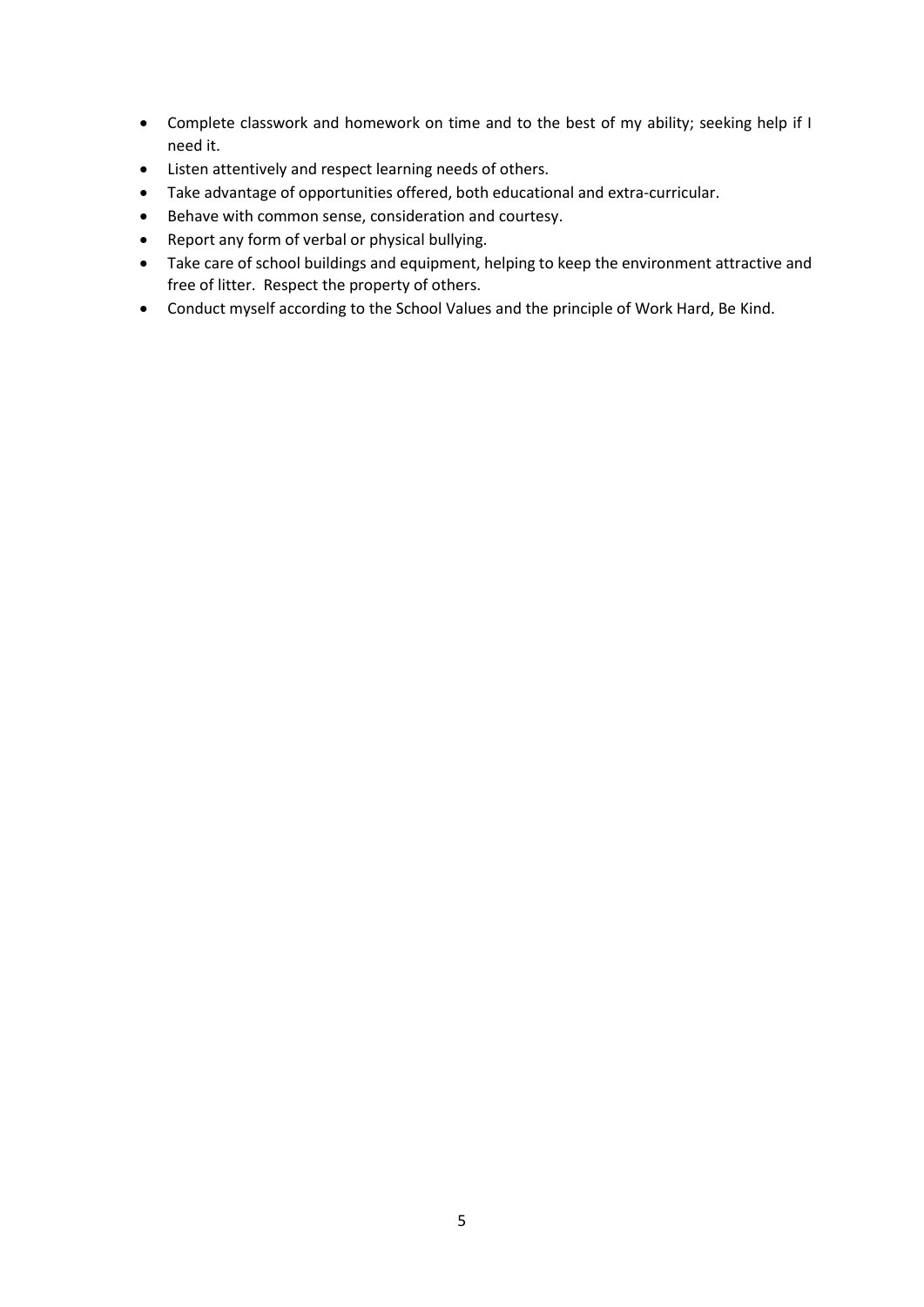### Hwb: the national online learning platform for schools

The Hwb platform provides all maintained schools in Wales with access to a wide range of centrallyfunded, bilingual digital tools and resources to support the digital transformation of classroom practices. The Hwb platform is managed and operated by the Welsh Government.

At MCS students use Hwb to access Google Classroom. Google Classroom is the online platform that we use for digital and remote learning as well as some homework. In addition, students access functions such as student surveys through Google Classroom.

#### **Core services**

All pupils in maintained schools in Wales must be provided with a secure log-in to the Hwb platform. This is because mandatory reading and numeracy tests are online and must be completed by each student via the platform. In order to provide your child with a secure log-in, the School will be sending basic information to the Welsh Government. The log-in will allow your child to take the mandatory online assessments, known as 'personalised assessments'.

For more information about the Hwb platform and how information about your child is used, please see [https://hwb.gov.wales/privacy.](https://hwb.gov.wales/privacy)

#### **Additional services**

Welsh Government can also provide your child with access, via the Hwb platform, to a variety of additional services. These include online learning environments such as Google Classroom, Microsoft Office 365 (including Teams), Google for Education, and other relevant educational tools and resources. Welsh Government is making these additional services available to help your child access educational resources. These additional services are centrally funded and there is no cost for you or for your school to access and use them.

#### **Your agreement**

Welsh Government will only provide access to these additional services if you sign the consent in the admission/consent booklet to indicate your agreement.

If you agree, we will tell Welsh Government to provide access to the additional services. Welsh Government will share information about your child with its service provider, including Microsoft and Google Education, in order to enable access to the additional services.

If you do not agree, we will still share information about your child with Welsh Government to set up a secure log-in for the Hwb platform, but your child will not be able to access the additional services.

If you wish to withdraw your consent at any time, please contact the School.